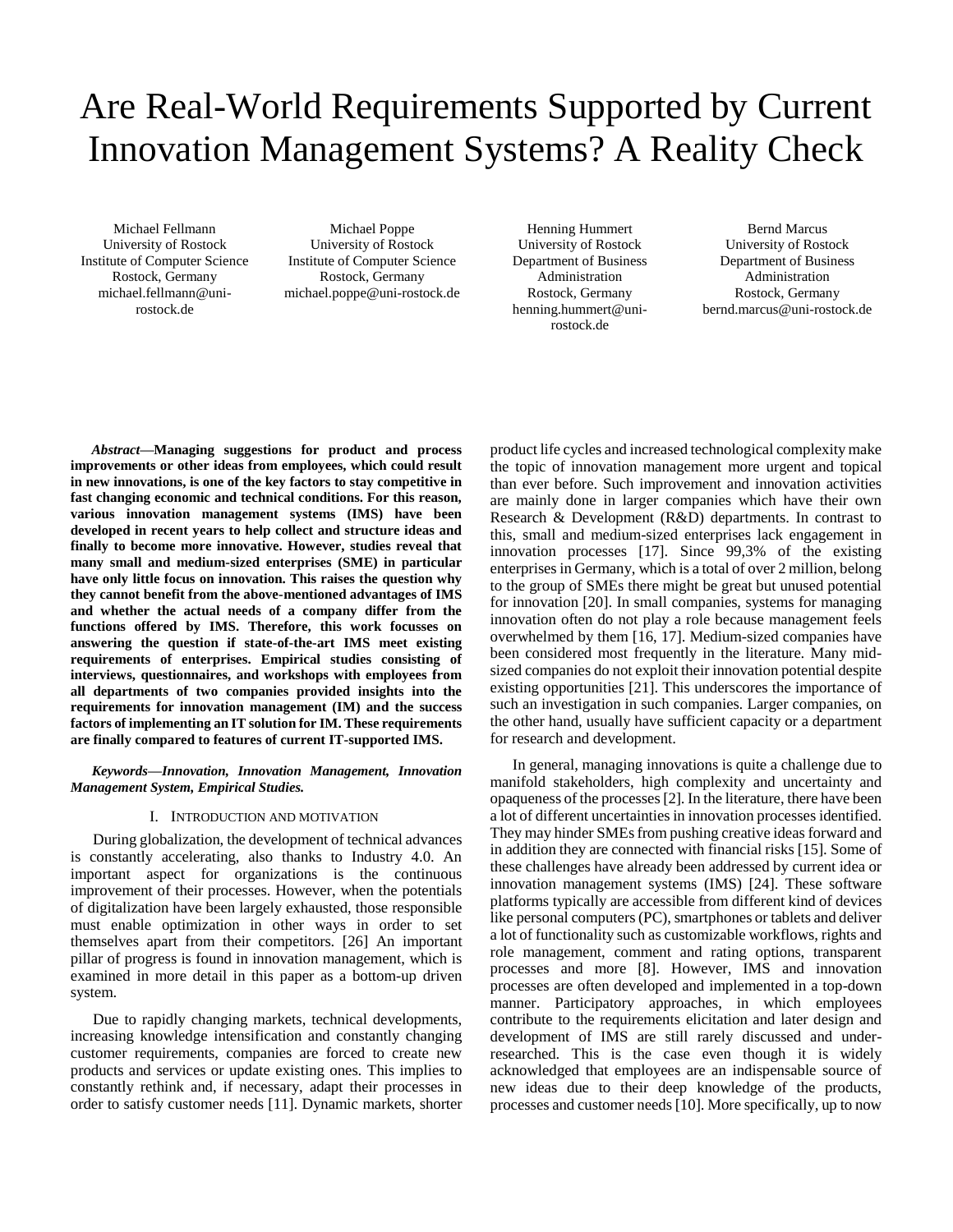it is unclear what the effect of involving employees in the requirement elicitation process for IMS could be in practice. In addition, it is unclear whether this participative approach of designing participation would lead to different required requirements than those that are implemented by current IMS. Hence against this background, we ask the question "Are Real-World Requirements Supported by Current Innovation Management Systems?"

In order to explore and finally answer this question, in a first step we conducted an inductive and participative elicitation of innovation management phases as well as long-term success factors. Data collection was performed in an interdisciplinary study, consisting of a research team from business information systems and organizational psychology, conducted in two SMEs. Two very different companies (a medium-sized SME in the production of capital goods and a small SME in the field of consulting and digital technologies) were deliberately selected. The present study is a mixed empirical-quantitative and also qualitative investigation in order to obtain the most comprehensive data possible. To gather this information, a multi-method research design was used, integrating qualitative (i.e. interviews and workshops with representative focus groups) and quantitative (i.e. surveys targeting all employees) research methods. Due to the complex research question and the intended interactive bottom-up approach, we chose workshops as the starting point for the formulation of possible success factors, in order to then measure these in the form of a questionnaire using validated scales addressing all employees. Our main objectives were the elicitation of innovation management phases and decisions (cf. Section 2) and the identification of adequate and measurable success factors (cf. Section 3).

In a second step, requirements for an IT-supported IMS are derived from these empirical findings (cf. Section 4), which will moreover be compared with the characteristics of state-of-theart IMS (cf. Section 5) in order to answer our research question.

In summary, our contribution lies in a critical assessment of state-of-the-art tools with respect to real-world requirements regarding innovation management phases and long-term success factors. With this, we are able to draw conclusions regarding the selection of idea management systems and identify further research opportunities. This paper will primarily focus on presenting the workshops and its results, the interviews and the evaluation of the survey will be presented in a cursorily form.

# II. WORKSHOP-BASED ELICITATION OF INNOVATION MANAGEMENT PHASES AND DECISIONS

## *A. Preparation and Execution of Workshops*

While there are various innovation models mentioned and discussed in literature, these models seem to be very generic and have to be adjusted when implementing them into an ITsupported innovation management system [9]. Additionally, especially in service-oriented enterprises there are underresearched adoption barriers of existing formalized innovation processes which hinder their usage in practice [22]. The participation of as many employees as possible which submit their ideas and contribute comments and rate others' ideas is especially important for long-term success of participatory innovation management [4]. This is in contrast to the frequent top-down implementation of such systems that neglect participation [18]. In order to increase the level of participation, we conducted workshops in both manufacturing and serviceoriented enterprises with participants from all enterprise departments to gain insights into how the employees want the process to look like and what are possible key factors of a successful implementation of an innovation management system.

Regarding the characteristics of the companies involved in data collection, one company is a metal processing / manufacturing company focusing on the production of lifting and pushing gearboxes. More than 100 people are employed there. The other is a company in the IT sector with about 35 employees. They offer various IT-services, from software development to consulting. Both companies had already been using IMS but the activities in these systems steadily decreased until they were finally not used at all anymore. For this reason, the statements and information collected directly from the employees that should work with such an IMS are important. They provide insights into what is highly relevant for the longterm implementation of an IMS. The workshop in the manufacturing company was attended by 10 employees, 3 females and 7 males, of all age groups. They work in the departments production  $(2x)$ , assembly  $(2x)$ , design  $(1x)$ , sales (4x), and IT (1x). Seven employees attended the workshop in the service-oriented IT-company. Among them 3 females and 4 males in the age range of 30-60 years. Their departments have been human resources  $(1x)$ , in-house management  $(1x)$ , IT  $(2x)$ , sales  $(2x)$ , and management  $(1x)$ .

Both workshops followed the same procedure. After a short introduction to the topic of innovation management, a definition of the term "idea" was jointly elaborated. This helped the participants to become familiar with the topic and to be prepared for the following tasks. Afterwards, they were asked to think about different activities that have to be done in the course of the process of innovation management. This process from the very beginning of having an idea in mind to the possible implementation of new processes or products. The participants were given some time while they should write their own thoughts on paper cards which they were then asked to present and explain. They also were asked to pin the paper cards on a wall in a chronological order. With little moderation and support by the moderators of the workshop, the participants were able to find clusters of activities by themselves and pin their written activities to already existing clusters. Finally, seven different activity phases could be identified (see Section 2.2) which also can be seen as process phases.

With the wall filled with different activities, we then collaboratively elaborated responsibilities for individual activities and process steps. This group discussion was a welcome change from the elaboration of the process phases. The reflection on responsibilities helped the participants to subsequently think about possible data elements that must be available when moving from one process phase to the next. The data elements, again written on paper cards, were again presented individually, commented on, and attached to the process phase in which they were needed. During this collection and presentation of data elements, some statements have already been made regarding their usefulness for later decisions in the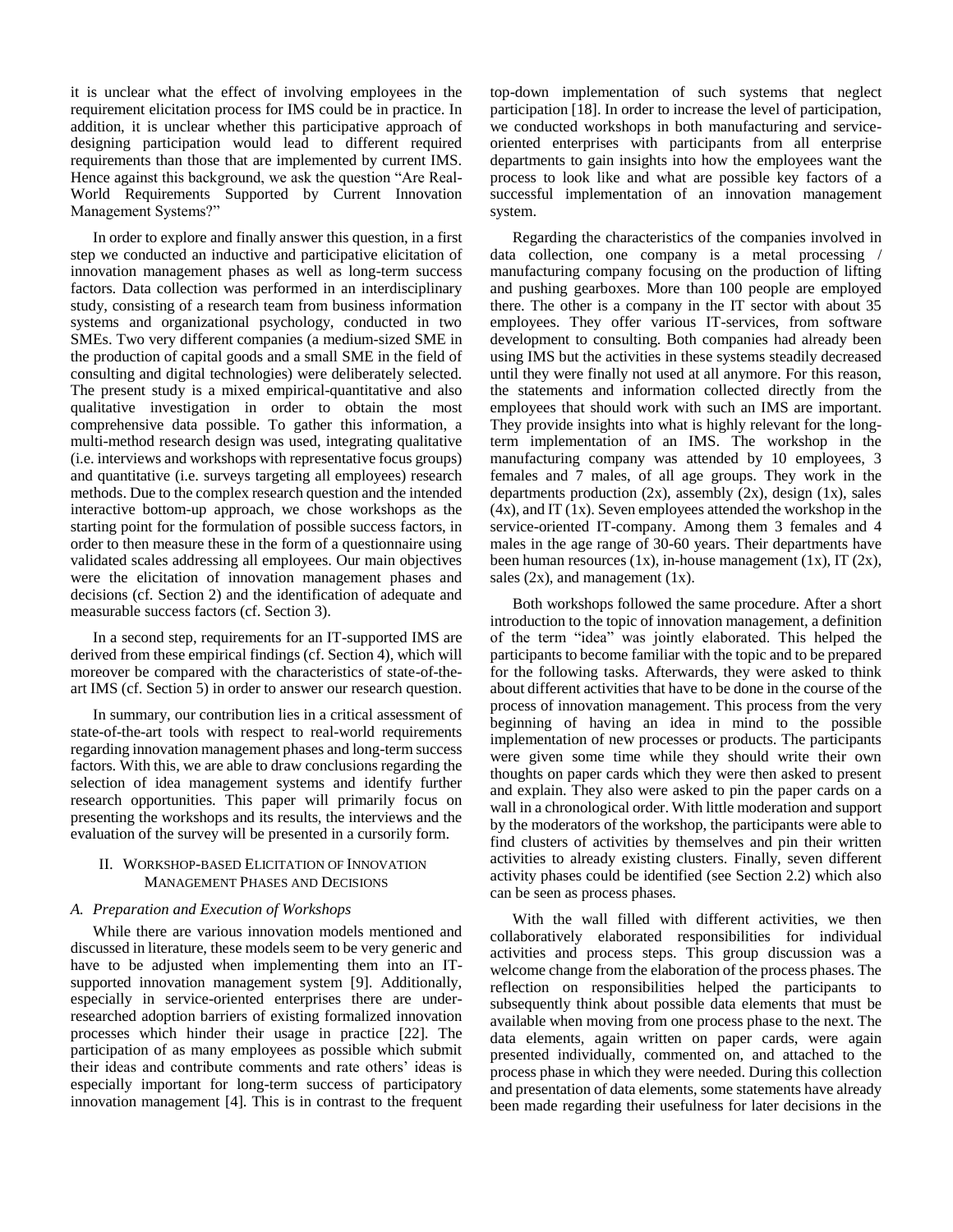process of innovation management. This facilitated the transition to the next task, in which a simple process model resembling a sequence of activities with various decisions was to be developed together. Having done this in both enterprises, we were able to identify similarities and finally consolidate phases.

#### *B. Consolidated Phases*

The process phases in both enterprises were similar. In detail, we identified the seven abstract chronological process phases Idea Generation, Discussion and Specification, Rating, Feasibility Study, Design, Implementation and Result Evaluation (cf. Fig. 1).



Fig. 1. Participative elaborated and consolidated process phases for innovation management

During the idea generation process, employees think about identified potential for improvement, from which ideas for new or modified products or processes can emerge, that are then entered into an innovation management system. Subsequently, the submitted ideas are discussed in groups or even by all employees, which either leads to concretization or show an early non-feasibility. For this purpose, the participants suggested commentary mechanisms, as they already know them from major social media platforms. They also mentioned that there need to be a variety of data elements that have to be filled, e.g. benefit of the idea, possible risks or affected departments. The ideas that passed the discussion phase, can then be evaluated by all employees in the rating phase. In this context, the participants tended to a simple voting mechanism, with two options (e.g. like or dislike) rather than five options (e.g. stars). Having been rated, sorting the ideas according to their rating results offers on the one hand a prioritization, on the other hand it is also possible to reject all ideas below a certain rating score or to define another decision point. During the following feasibility check phase, the idea is further developed and checked in more detail for feasibility in terms of available resources and markets. If the idea is promising and the realization is possible, an implementation plan including a prototype should be created within the design phase. This is the prerequisite for the following implementation phase, in which the idea is realized. Finally, the completed implementation must be evaluated, whereby the idea provider, the implementers and other parties involved check whether the desired goals have been achieved.

In general, the participants agreed that for each phase it must be determined which person or group is responsible for the ideas, so that no idea remains untouched. This led to the conclusion that there need to be a role and authorization concept. Furthermore, there can be a varying number of decisions whether to continue working on the idea or to reject and archive it. The results of the workshops showed that it must be individually defined when and according to which criteria it should be decided whether an idea should be further developed or rejected. However, both companies agreed that the first decision should be made after discussion and specification. Also, time played a role since repeatedly participants emphasized that there should be a time-out for most of the phases in order to prevent ideas from getting stuck in the process.

In comparison to innovation management models already presented in the literature, we found numerous similarities to our process described above. COOPER presented a stage-gatemodel in 1990 which consists of five stages (process phases) and gates (decisions) [3]. The number of different stages and gates varies in later adoptions of this model due to combining of activities or formulating them more detailed. However, most of them have an initial screening, modelling of business cases, development, testing and the stage of market launch in common. Since the focus of our workshop was to elaborate a process for innovations as well as smaller improvements of process flows, market launch or even distribution of products were not in the mind of the participants. Unlike our process elicited in the workshop, COOPER defines a decision between each phase. The participants were explicitly against too many decisions. Other models like the innovation life cycle model from WESTERSKI et al. also consist of the phases Idea generation, Idea improvement, Idea selection, Idea implementation, and Idea deployment [25]. However, in contrast to our process, there is no decision described at all in this life cycle model. The description of an innovation process flow by THOM contains three main phases (Idea generation, Idea acceptance, and Idea realization) with three different activities for each [23]. Since there are two decisions in this process, the number of phases is identical compared to our findings. However, some phases such as the feasibility study are not explicitly mentioned by THOM, but these activities can be assigned to other phases. These examples illustrate that the participants of the workshops intuitively conceptualize an innovation process in a way that is already mentioned in very similar forms in the literature.

However, some of the participants in the workshops noted that of the phases developed, the first three should be part of an idea management. The last four process phases, on the other hand, can be seen as part of project management systems already in use in both of the companies.

The knowledge gained about the process and its different activities from the idea to the possible implementation as well as the necessary data, together with the empirical studies of success factors of an innovation management system are subsequently used to derive requirements for such a system (cf. Section 4).

The research is funded by the Federal Ministry of Education and Research of Germany and the European Social Fund within the framework of the program "Future of Work" (project number 02L17C610).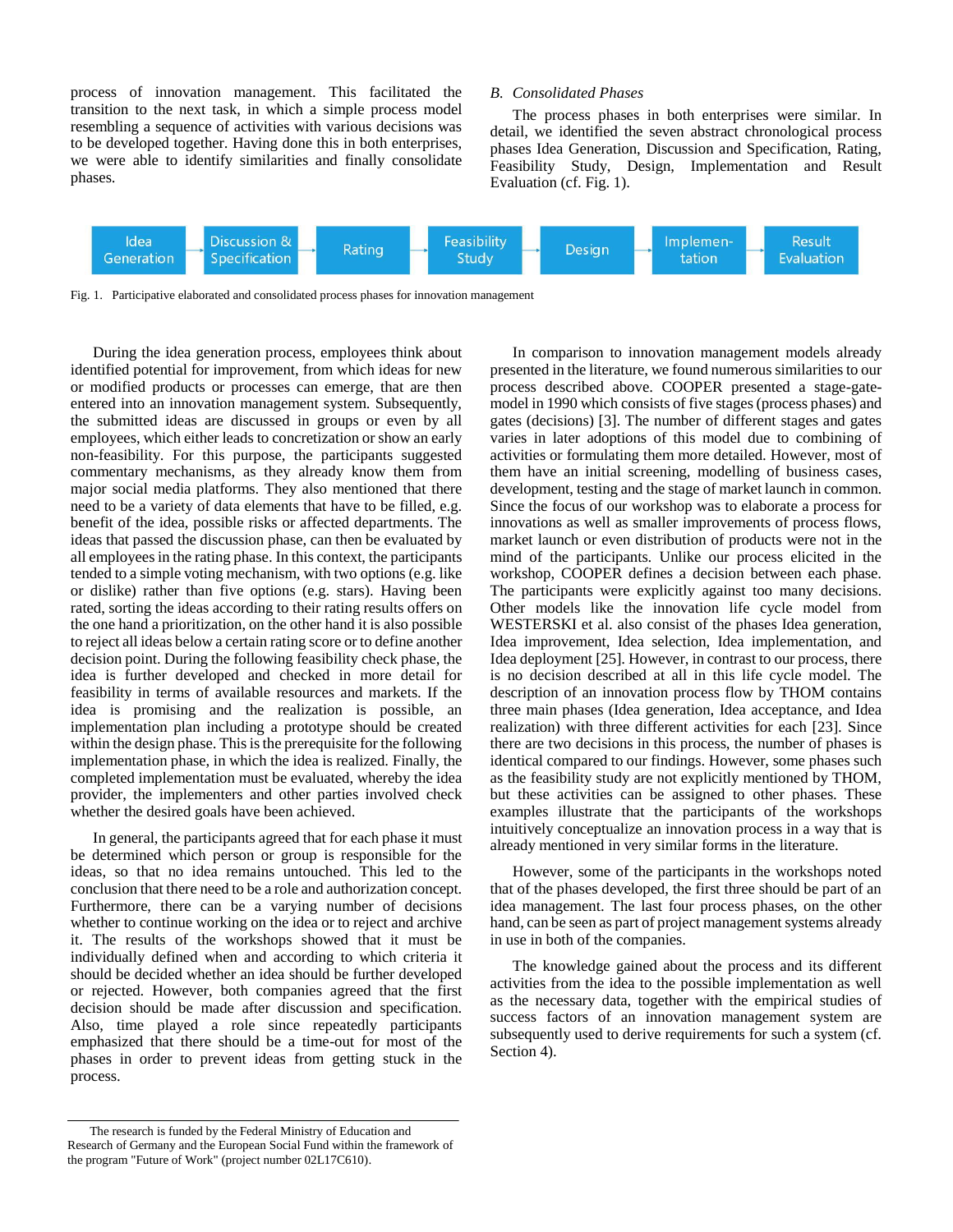## III. LONG-TERM INNOVATION MANAGEMENT SUCCESS FACTORS

## *A. Elicitation from Interviews*

Using qualitative face-to-face interviews as a research method in the context of a field study has several advantages, especially at an early stage in the research process [27]. Firstly, explorative insights into a new area can be gained. Secondly, the researcher has the opportunity to create a comfortable and friendly interview setting. As a consequence, participants tend to express their personal opinions and experiences more openly and, in more detail, compared to a written questionnaire. Moreover, the interviewer can interject where necessary to ensure that the interviewee understands the questions as well as he or she understands the answers. This is especially important when subjects are interviewed who are expected to be nervous and/or might having difficulties in comprehension.

Based on an analysis of literature and prior expertise, a semistructured interview guide was constructed. It contained questions covering the organization's innovation culture in general, the existing innovation management process, and the individuum's innovation generation history. In addition, several questions in regard to wishes for a future innovation management process and about possible success factors were asked.

Two researchers from both disciplines (business information systems and organizational psychology) conducted 23 interviews with current employees. Out of them, 16 work in the metal processing / manufacturing company mentioned in Section 2.1 and 7 at the IT company. Participants were carefully selected to cover all company departments (e.g. sales, technical design, manufacturing, finance, field service) and all hierarchical levels, up to both managing directors. For each department at least two employees were questioned. To ensure a maximum amount of anonymity, no demographical information besides the department was recorded. Duration of the interviews was on average about one hour. Key statements for each interview were transcribed and summarized in order to serve as a starting point and foundation for the workshops (cf. Section 3.2) and the survey (cf. Section 3.3).

Interviewees saw potential with regard to innovation activities within their company and named a wide array of requirements for a future innovation management system (e.g. transparency, ease-of-use). They also emphasized the high priority of qualified feedback and lively internal communication across departmental boundaries. The same applies to organizational climate, work motivation and job satisfaction. The interviewees often attributed the continuous decrease in activities with previously used IMS to a lack of feedback and appreciation.

## *B. Elicitation from Workshops*

After collecting the participants' thoughts about their wishes and expectations of an IMS, as described in Section 2, the employees participating in the workshops were finally asked to think about possible factors that make an IMS in a company successful in the long term. In this way, all of the participants had already been thinking about possible designs and implementations of IT-supported IMS and could rethink about the previous workshop hours for their final conclusions about what is needed so that the IMS is used persistently and ideas are continuously submitted, processed and possibly realized.

In order to allow the workshop participants to think for themselves, they were given some time to independently write their personal success factors on paper cards. While doing so, they should not only think about factors that are relevant to themselves to use the IMS in the long term, but also about factors that they think are necessary for everyone to use the system in the long term. Everyone was asked to present and comment on their own thoughts to avoid misunderstandings. Afterwards, the individual success factors were pinned on the wall so everyone could see them. During this process it was observed that the participants already intuitively hung their described cards close to similar success factors already mentioned and pinned. This enabled the moderator to easily cluster the success factors after all presentations in a manner that all participants agreed with. As an exemplary result from the manufacturing company, the four categories *IT-platform*, *integration of innovation management into daily business*, *process-related factors* and *motivation* could be identified. Having found these main success factor categories, the participants were asked to prioritize them as a final step. Therefore, each person received 3 green dot stickers, which could be placed on a category that the respective person considered important. The points could be distributed freely, so that all three points could also be stuck to a single category if it was considered extremely relevant. Based on the assignment of the dots (cf. Fig. 2) it turned out, that the most important factor appears to be *motivation*.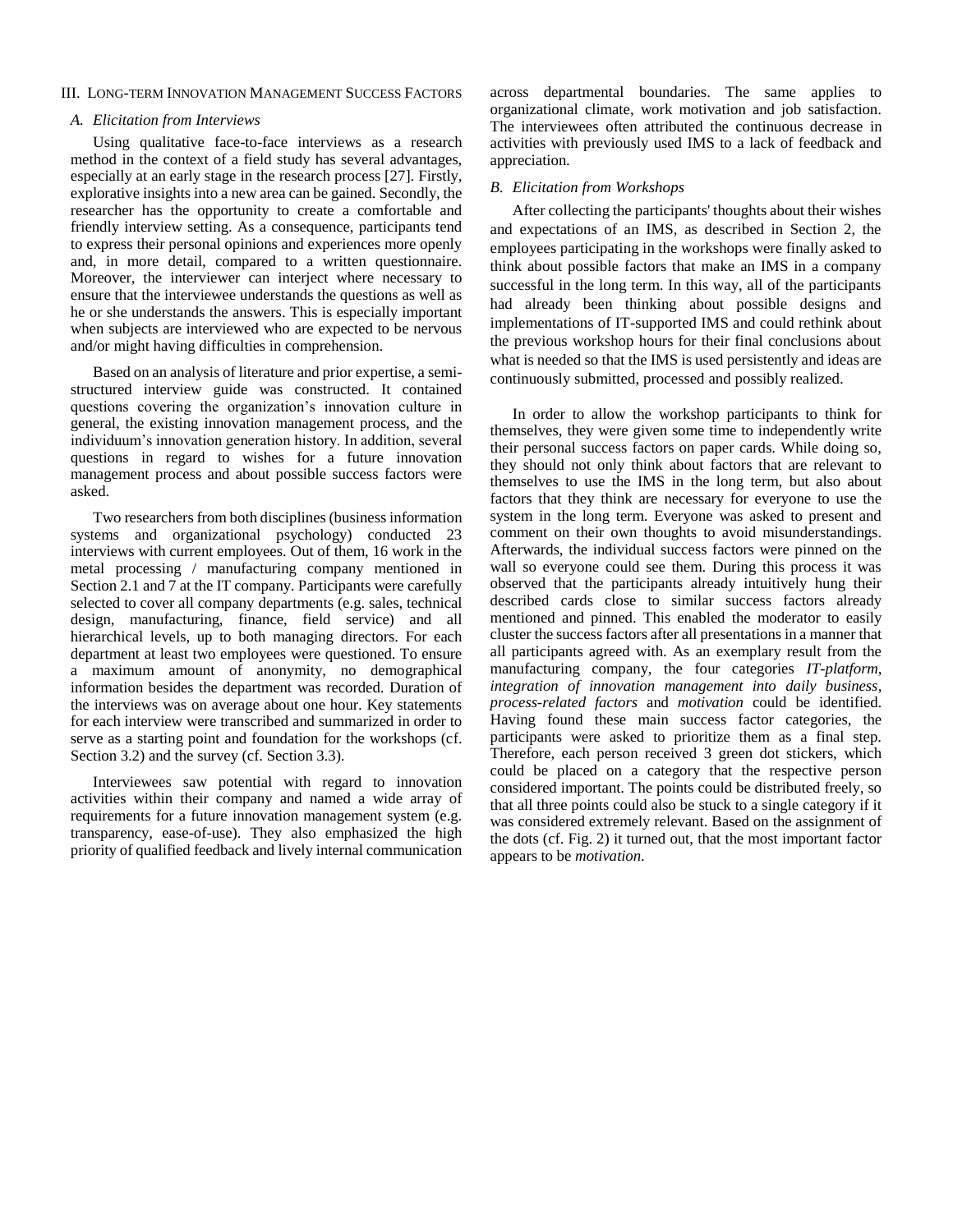

Fig. 2. Success Factors of IMS gathered by Workshop

However, due to the non-anonymous allocation of points within the workshop group, there is no further classification of which kind of motivation is more relevant: extrinsic or intrinsic. The result was quite similar for the IT service provider, but some additional success factors were also identified, for example in the area of corporate culture or implementation of the IMS. Moreover, there was a large consensus among the participants *that there must be a "caretaker" of the IMS* whose job it is to keep the system alive and motivates the colleagues to think about improvement potentials which could be submitted into the system. The factor that was given noticeably high priority in both workshops was *feedback and appreciation*, especially in terms of equal consideration of all ideas.

## *C. Elicitation from a Survey*

As a result of the interviews and the workshops, several quantifiable success factors (in the sense of key performance indicators) were identified in order to assess the effect of introducing a new innovation management. Constructs covered were Organizational Identification [28], Innovation Climate [29], Overall job satisfaction and Satisfaction with interdepartmental cooperation. Based on established and published questionnaires a baseline survey was constructed, addressed at all employees.

To take account of the specificities of both companies, a paper-and-pencil version (metal manufacturing) and an online version (IT-services) were used. The response rate was very good, with more than 50% of the respective workforces ( $N1 =$  $57$ ,  $N2 = 18$ ) returning a completely filled out questionnaire. Again, no demographic data was recorded to assure anonymity.

At this point in time we would like to refrain from presenting specific results, since it can only be correctly assessed by comparing it to a latter re-sampling.

In addition to these questions from the organizational psychology, business information systems related questions were asked about how relevant different features of an IMS are. The clearest result delivers an average of 4.6 on the statement "Feedback is important." (where 4 means "agree" and 5 means "totally agree") which underlines the importance of the success factor feedback for an idea provider.

#### *D. Consolidated Success Factors*

After the empirical investigations and surveys, researchers from the interdisciplinary research team of business information systems and organizational psychology aggregated the gathered information. Four different success factor categories could be identified to which the aggregated success factors belong to: IT-Platform, Process, Company and Motivation. The success factors for the categories and the measures, which were identified from the investigations to achieve these success factors, are shown in Table 1.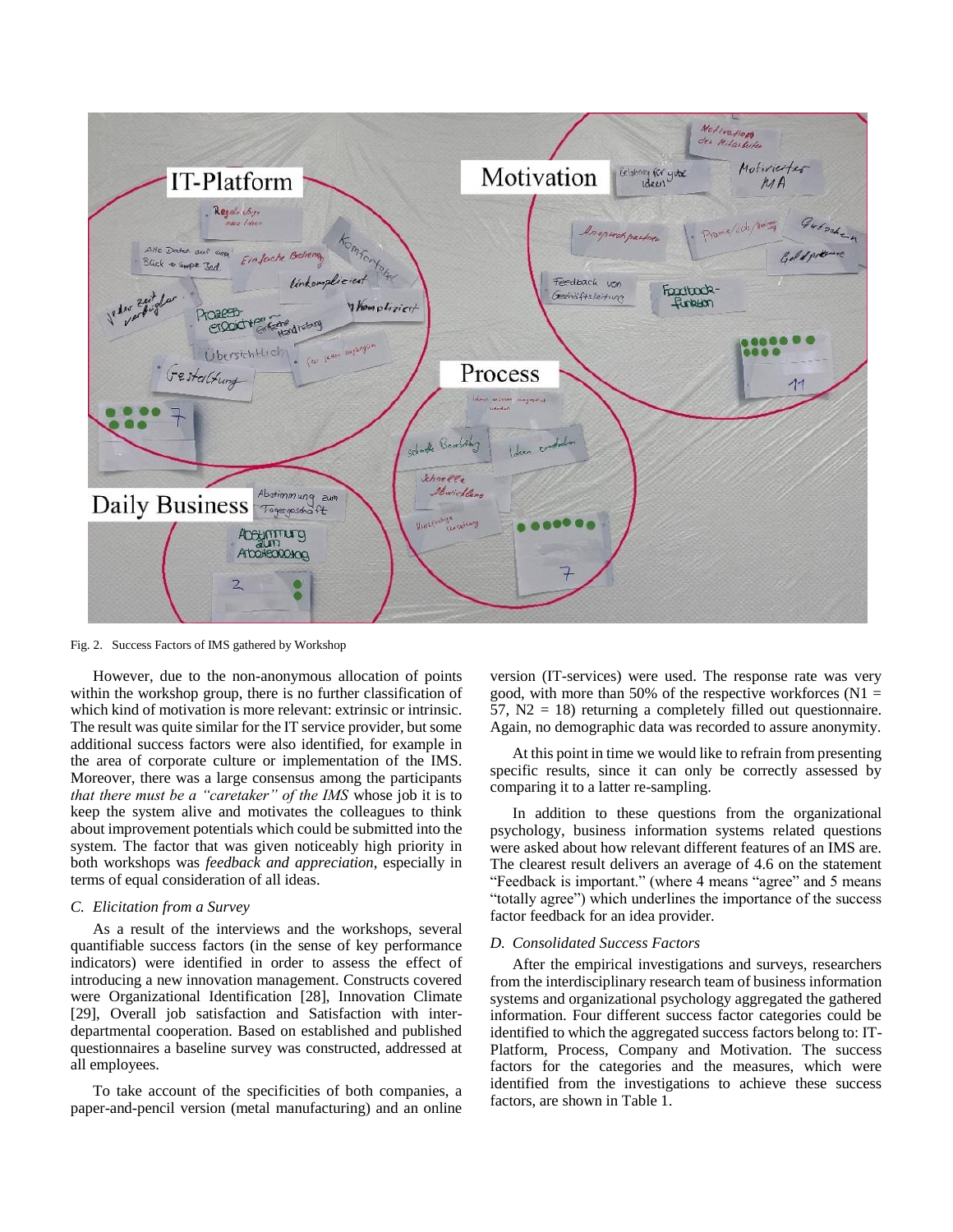| TABLE L | <b>CONSOLIDATED SUCCESS FACTORS</b> |  |
|---------|-------------------------------------|--|
|---------|-------------------------------------|--|

| Category    | <b>Success Factor</b>    | <b>Measure</b>                                              |
|-------------|--------------------------|-------------------------------------------------------------|
| IT-Platform |                          | All data at a glance                                        |
|             | User-friendly            | Simple handling                                             |
|             |                          | Comfortable                                                 |
|             | design                   | Uncomplicated<br>$\overline{\phantom{0}}$                   |
|             |                          | Clearly structured<br>$\qquad \qquad \blacksquare$          |
|             | Accessibility            | Accessible to everyone<br>$\overline{\phantom{a}}$          |
|             |                          | Available at any time<br>$\qquad \qquad \blacksquare$       |
|             |                          | Cross-platform<br>$\qquad \qquad \blacksquare$              |
| Process     |                          | Simple, fast, uncomplicated<br>$\overline{\phantom{a}}$     |
|             |                          | Multi-channel<br>-                                          |
|             | Idea submission          | It must be possible to submit                               |
|             |                          | spontaneous ideas directly                                  |
|             |                          | Possibility for anonymous<br>$\qquad \qquad \blacksquare$   |
|             |                          | submission                                                  |
|             | Processing of<br>ideas   | Taking ideas seriously                                      |
|             |                          | Equal consideration of all ideas                            |
|             |                          | Ideas must be implemented                                   |
|             |                          | Fast handling and processing                                |
|             | Transparency             | Decisions must be objective and                             |
|             |                          | comprehensible                                              |
|             |                          | Processing status visible at any<br>$\overline{a}$          |
|             |                          | time                                                        |
| Company     |                          | Culture for consideration of<br>$\overline{\phantom{a}}$    |
|             | <b>Business culture</b>  | employee suggestions must exist                             |
|             |                          | Management commitment<br>$\qquad \qquad \blacksquare$       |
|             | Integration of<br>an IMS | Training when introducing a new<br>$\overline{\phantom{a}}$ |
|             |                          | tool                                                        |
|             |                          | Coordination of the use of                                  |
|             |                          | innovation management with                                  |
|             |                          | daily business                                              |
| Motivation  |                          | Contact-person<br>-                                         |
|             | Communication            | Feedback                                                    |
|             |                          | Announcement after implemen-                                |
|             |                          | tation of the platform                                      |
|             | Incentives               | Blog for implemented innovation<br>$\overline{\phantom{a}}$ |
|             |                          | Reward for good ideas                                       |
|             |                          | Awards / praise / recognition<br>$\overline{a}$             |

Almost all success factors identified by GERLACH and BREM in an extensive literature research concerning idea management [8] can also be found in our elaborated success factor list. Since they conducted a research without the focus on IT-supported IMS, factors related to IT platforms are missing there. Thus, the results of our interviews, survey and workshops confirm the findings from the literature and vice versa.

## IV. DERIVATION OF REQUIREMENTS FROM THE CONSOLIDATED PROCESS AND SUCCESS FACTORS

The consolidation of process phases (see Section 2) and the gathered success factors (see Section 3) imply many requirements that an IT-supported IMS must be able to fulfil and which are derived below.

Derivation from process phases. According to the elaborated process it is necessary that an IMS offers different ways and support for submitting ideas. Due to possible obstacles caused by weaker writing skills, there must be other possibilities instead of writing on one's own, such as submitting by voice or via a separate idea submitter. This is just one example for the necessity of a rights and role management. This should be possible not only at the workplace, but also at home when an idea comes to somebody's mind. Many participants would appreciate to being able to submit ideas anonymously if there might be a risk that it could disappoint their supervisor. It is also necessary that there are customizable form fields and idea attributes to enter information on risk, chances, estimated time for realization and so on. To be able to discuss the ideas within the system, it needs comment and editing functionalities. The majority of the participants wants to rate and prioritize ideas. Therefore, there needs to be a rating mechanism. Since participants agreed that the last 4 phases should be handed over and executed in separate project management tools, but information like current status should still be seen inside the IMS, there could be an interface to the project management. However, this was not called as an essential requirement since the status and updates can also be entered manually by a responsible person. Due to slight differences in the concrete conception of later processes in both companies, the workflow must be adjustable to some extent.

Derivation of additional requirements from success factors. Since one of the most called success factor is related to usability, user-friendly design seems definitely to be a requirement whose absence could contribute to non-use of the system. Motivation was another often-mentioned success factor, which could be achieved by recognizing the idea provider through compliments or rewards. Therefore, automated but also personal feedback functionalities are necessary, as well as possibilities to calculate rewards and give awards. Some participants also mentioned that they would be motivated if there would be a blog which presents successful implemented ideas in their company but also success stories from other companies. In addition, motivation could also be achieved by meeting the requirements of a fully transparent process in which employees can always track the status of their idea and understand how decisions have been made. To ensure that the ideas are processed and not forgotten, there must be reminder functions.

A collection of these described requirements, divided into functional and non-functional requirements, is presented in alphabetical order in Table 2. Functional requirements specify which functionality or which behaviour the software product should have or fulfil under specified conditions. Non-functional requirements, also called technical requirements, describe aspects that typically affect or overlap several or all functional requirements (cross-cut). They usually have an influence on the entire software architecture. Furthermore, non-functional requirements influence each other. [1, S.109]

TABLE II. FUNCTIONAL AND NON-FUNCTIONAL REQUIREMENTS

| <b>Functional Requirements</b>                                                                                                                                                                                                                                                                                                                          | <b>Non-Functional</b><br><b>Requirements</b>                                                                                                                                                                                                                              |
|---------------------------------------------------------------------------------------------------------------------------------------------------------------------------------------------------------------------------------------------------------------------------------------------------------------------------------------------------------|---------------------------------------------------------------------------------------------------------------------------------------------------------------------------------------------------------------------------------------------------------------------------|
| Blog / News<br>Calculate rewards / give awards<br>Choice of anonymous submission<br>Comment function<br>Customizable form fields<br>Customizable workflow<br>Definition of responsibilities<br>Event-driven feedback<br>Rating system<br>Reminder functions<br>Rights and role system<br>Submission of ideas in different ways<br>Tracking of own ideas | Accessibility at any<br>time and from<br>anywhere<br>Integration into daily<br>$\qquad \qquad \blacksquare$<br>business<br>Platform<br>$\qquad \qquad \blacksquare$<br>independence<br>Transparency of the<br>$\overline{\phantom{a}}$<br>process<br>User-friendly design |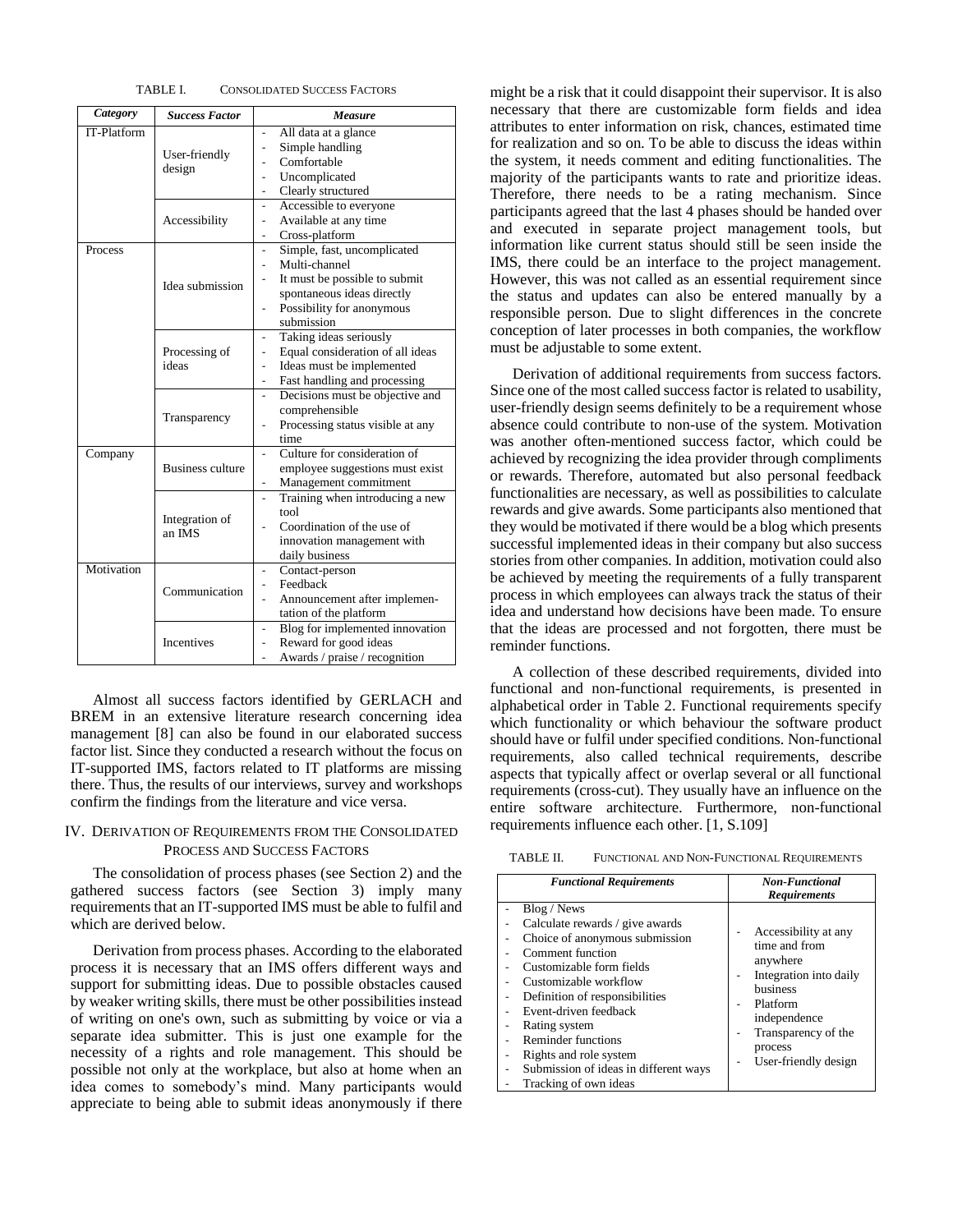## *A. Reference to knowledge management*

The Institute for Knowledge-Based Organizations (IBM), in collaboration with leading corporations and government organizations, has outlined challenges that often arise when implementing knowledge management systems [7]:

- Insufficient alignment with corporate strategy
- Knowledge capture without management needs assessment
- Failure to implement in employees' daily work lives
- Too much focus on formal learning efforts as a mechanism for knowledge sharing
- Focus only on internal organizational view

The points listed are not exhaustive, but can help the organization target their knowledge, reduce costs, and increase customer satisfaction. Lin and Tseng [24], in a literature review, summarized the success factors for knowledge management systems, as follows:

- Identification of what type of knowledge is relevant.
- pursued goals must be communicated and justified in order to achieve a common understanding within the company
- Dealing with acquired knowledge
- The generation of new knowledge concerns all employees, which must be clearly communicated

Knowledge management shows us how to deal with new impulses from employees and how to process and use knowledge gained in the course of innovation management. If the success factors of innovation management are supplemented with the insights gained from knowledge management, the result is a holistic, sustainable approach that can drive innovation forward. (For more in-depth research we recommend [6].)

## V. MATCHING KEY REQUIREMENTS TO CURRENT TOOL FEATURES

# *A. Overview on State-of-the-Art Idea and Innovation Management Tools*

In order to compare the requirements derived in Section 4 with IT-based IMS, we searched the literature for tools already mentioned and also looked for other tools already used by larger companies. As a consequence, the following 5 different tools were selected.

CrowdWorx. Within the CrowdWorx® Innovation Engine™ various innovation activities, e.g. idea and innovation management, continuous improvement, crowd sourced innovation and open innovation can be conducted in one single platform. The platform independent CrowdWorx® Innovation Engine™ is used for example by Continental, VW, Telekom, and Deutsche Bahn [5].

Innolytics. The German Innolytics GmbH offers various, highly customizable software products like innovation management, knowledge management, continuous improvement and collaboration software [13]. Innolytics' references are for example Nestlé, Vodafone, and GlaxoSmithKline.

ITONICS. The modular software suite ITONICS enables companies to manage their innovation strategy from trend scouting and idea management to innovation portfolio management and road mapping [14]. Customers of ITONICS are Audi, BMW, INTEL, and many more.

HYPE Innovation. Another collaborative idea and innovation management system is provided by HYPE. Like the tools already mentioned HYPE offers a broad range of functions, e.g. supporting the ideation process with idea campaigns, idea management, evaluation methods and portfolio management. It is also platform independent, just as all other tools are. Some selected clients are NASA, AIRBUS, Boeing, and Bosch [12].

Qmarkets. The IMS Qmarkets also provides support for internal and external idea generation and the management of resulting incremental or disruptive innovations. Qmarkets does also has a lot of well-known customers like Ford, Lufthansa and Schindler [19].

Since all the selected tools are designed for innovation management, which is a long-established management area, they differ only slightly in their core functionalities. Larger differences can be found in the analysis of submitted and completed ideas and innovations (e.g. portfolio analysis methods), as well as in the forecasting of possible future trends (e.g. trend scouting). How these tools meet the requirements expressed by the employees is the subject of the next section.

# *B. Requirements and Tool Feature Matching*

Since the vendors of the selected tools do not provide a separate list of specifications that describes all features of their products, the product web sites, marketing videos and other reports were searched for information on the features described in Table 2. As a result, Table 3 compares the collected requirements with the number of tools that support them.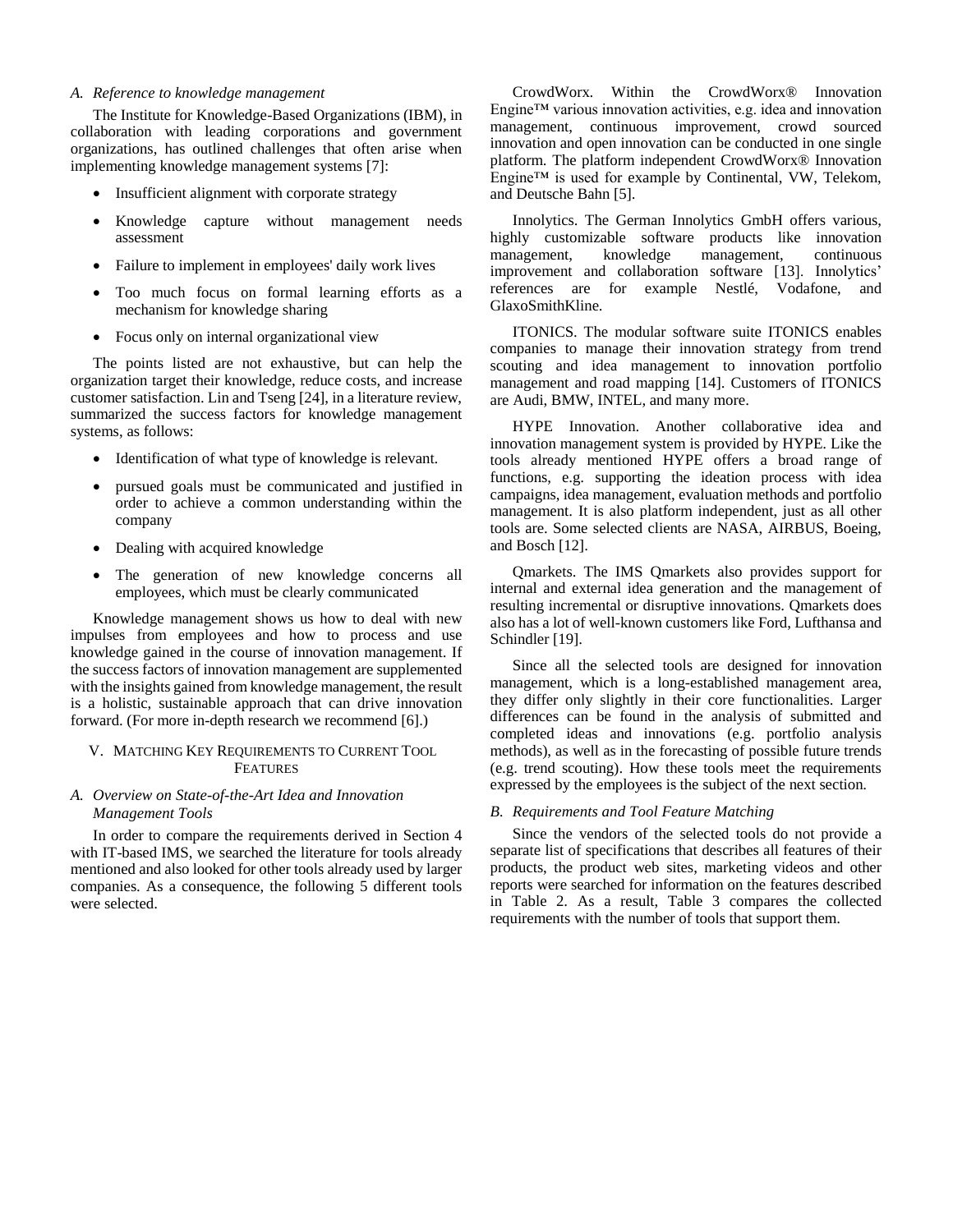| TABLE IV. | MATCHING OF REQUIREMENTS AND TOOL FEATURES |  |
|-----------|--------------------------------------------|--|
|-----------|--------------------------------------------|--|

| Requirement                                                                  | <b>Supported</b><br>by # of tools | <b>Comment</b>                                                                                                                                                                                                                      |
|------------------------------------------------------------------------------|-----------------------------------|-------------------------------------------------------------------------------------------------------------------------------------------------------------------------------------------------------------------------------------|
| Blog / News                                                                  | 5.                                | Home screens or separate sections can be designed where news can be presented.                                                                                                                                                      |
| Calculate rewards / give awards                                              | 5                                 | To keep employees motivated, gamification elements or functions to calculate possible rewards for different<br>ideas can be used.                                                                                                   |
| Choice of anonymously<br>submission                                          | 2                                 | Two providers explicitly mention the function to submit ideas anonymously.                                                                                                                                                          |
| Comment function                                                             | 5                                 | Comments can be added to ideas, making discussions possible.                                                                                                                                                                        |
| Customizable form fields                                                     | 5                                 | Forms within the innovation management process are customizable so that individual enterprise requirements<br>can be fulfilled.                                                                                                     |
| Customizable workflow                                                        | 5                                 | Workflows can be adjusted to individual requirements. It is also possible to define different workflows for<br>different idea categories or sources.                                                                                |
| Definition of responsibilities                                               | 5                                 | Responsibilities can be defined and set at various process stages of ideas and for each idea separately. This<br>way, for example experts can be set as responsible when reviews or decisions have to be made.                      |
| Event-driven feedback                                                        | 5                                 | Feedback can be given via E-Mail. The tools provide automated feedback when the status changes or at other<br>defined events within the workflow. It can be personalized through individual messages from responsible<br>persons.   |
| Rating system                                                                | 5                                 | There are numerous rating systems offered within these tools like pairwise-voting, token-voting, rating with<br>5 stars to assign or thumbs up and down.                                                                            |
| Reminder functions                                                           | $\overline{5}$                    | To prevent forgetting ideas, responsible persons can be reminded after pre-defined periods of time.                                                                                                                                 |
| Rights and role system                                                       | 5                                 | Different actors such as employees, supervisors, managers or even customers with access to an IMS must be<br>able to be assigned different permissions depending on status, idea category or other factors                          |
| Submission of ideas in different<br>ways (also in terms of<br>accessibility) | 5                                 | The selected tools are cross-platform tools so that ideas can be submitted via business PC or via mobile<br>device from home. Some tools also offer functionalities to submit ideas via mail and with audio or video<br>recordings. |
| Tracking of own ideas                                                        | 5                                 | Within all of these tools, user can track their submitted ideas (including current status) in a separate list.                                                                                                                      |
| User-friendly design                                                         | 5                                 | High customization provides great flexibility in terms of different views or individual form fields.                                                                                                                                |
| Transparency of the process                                                  | 5                                 | Transparency is also achieved through the traceability of own ideas and possibilities to design transparent<br>processes                                                                                                            |

The table indicates that almost all requirements gathered from the employees are met by all of these tools. Just the functionality of possible anonymous submissions is mentioned by only two of them. However, this does not necessarily mean that the other 3 IMS do not support this functionality. It could also be possible that they do not explicitly emphasize it on their presentations and thus do not consider it to be of great importance.

#### VI. CONCLUSION AND OUTLOOK

With this study, we gained insights by direct involvement of employees of two companies. We found that employees of two companies perceive an innovation management process in a very similar way than it is suggested in literature, such as the stage-gate model [30] or the Graz innovation model [31]. Thus, our contribution to the academic knowledge base lies in confirming the developed models that have been suggested in literature by underpinning them with empirical data. A limitation is that we only captured in two industries: manufacturing and IT-services. Based on the success factors named by the employees, it can also be confirmed by empirical insights that the success factors mentioned in the literature are up-to-date and relevant. This is a relevant contribution to academic knowledge, since innovation processes are often developed in a rather top-down manner involving stakeholders of the management. In contrast to this, we conducted workshops with the employees to elicit their preferences and needs inductively in a bottom-up manner. The requirements derived from these investigations are completely fulfilled by almost all of the selected IMS, which offer much more functionality than the participants imagined or wanted. The fact that current IMS

tools seem to support employee participation can be explained by the fact that the focus of this study was to determine the requirements of the employees who should fill the system with ideas and knowledge. However, managers who want to evaluate the value of an IMS may have additional requirements for the functionality of such a system, which may include portfolio management, for example.

In addition, we found that all systems offer many options for valuing employee participation within an IMS, for example in the form of automatic and personal feedback, support in bonus calculations or gamification elements such as the awarding of medals after achieving specific goals.

In summary, at least at a first glance, all conditions for successful IT-support of innovation management should be fulfilled. However, some of the success factors that emerged in our empirical investigation cannot be directly transferred to the requirements of a software platform, such as corporate climate, management commitment, accessible contact persons, or integration into the daily work routine, are also very relevant for the success of innovation management. The extent to which the tools can facilitate the fulfilment of these factors would need further research. The take-home message of the paper is that the systems currently on the market meet the basic technical requirements, but that other aspects of knowledge management must also be considered. In order to successfully operate a bottom-up driven innovation management system, a holistic approach must be taken that includes the needs of the employees, identifies relevant topics, clearly highlights goals, moves topics forward in a structured manner, and encompasses all of its employees.